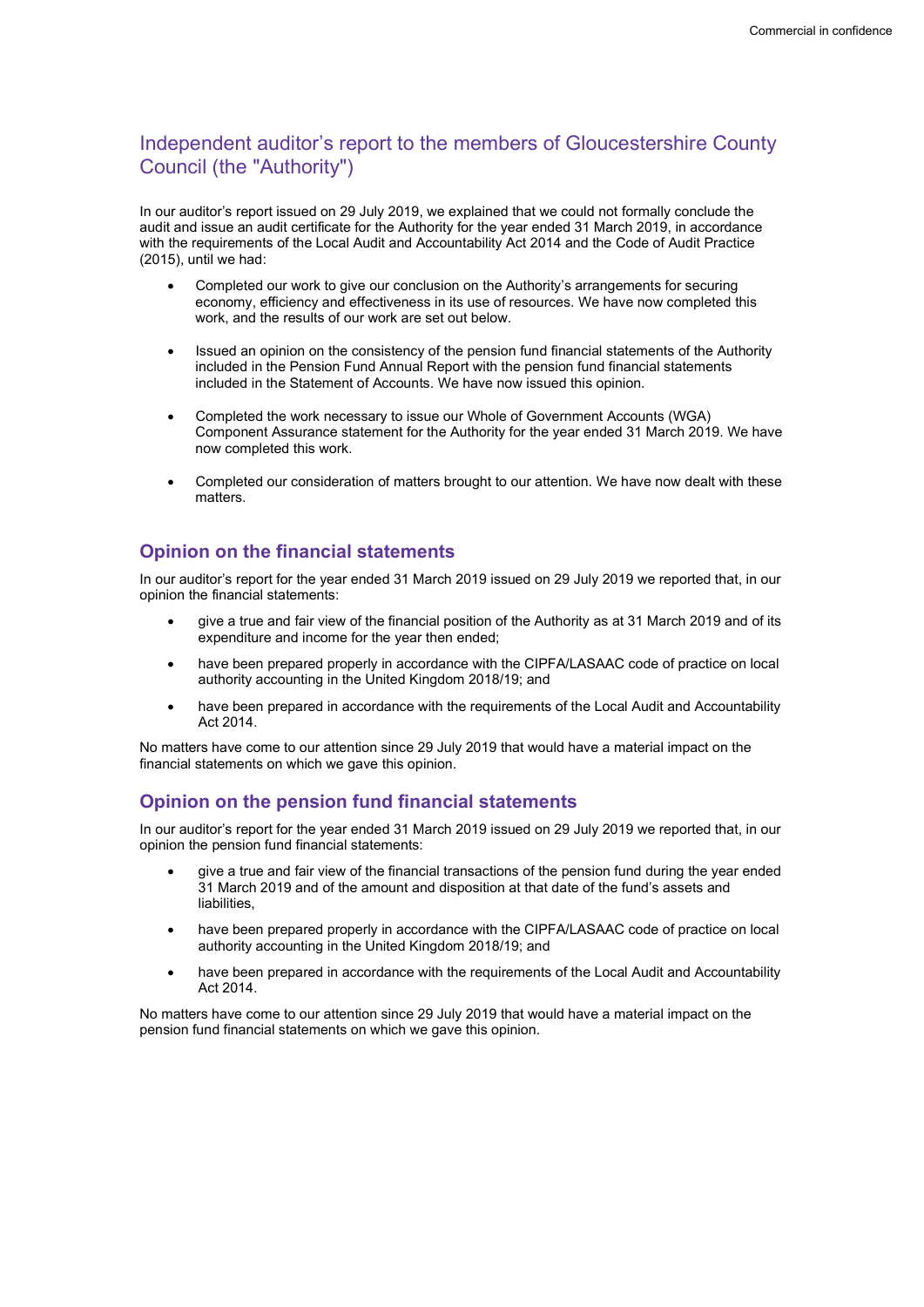# Report on other legal and regulatory requirements - Conclusion on the Authority's arrangements for securing economy, efficiency and effectiveness in its use of resources

### Qualified conclusion

On the basis of our work, having regard to the guidance issued by the Comptroller and Auditor General in November 2017, except for the effects of the matter described in the basis for qualified conclusion section of our report, we are satisfied that, in all significant respects, Gloucestershire County Council put in place proper arrangements for securing economy, efficiency and effectiveness in its use of resources for the year ended 31 March 2019.

### Basis for qualified conclusion

Our review of the Authority's arrangements for securing economy, efficiency and effectiveness in its use of resources identified the following matter:

In June 2017 Ofsted published a report on services for children in need of help and protection, children looked after and care leavers in Gloucestershire based on their inspection visit in February and March 2017. The overall judgement was that children's services in Gloucestershire were inadequate.

During 2018/19, the Council continued to work with the Department for Education and their improvement partner, Essex County Council, to implement their improvement plan. Following the 2017 inspection, Ofsted undertook a series of monitoring visits to the Authority. The latest of these visits which was relevant to the arrangements in place during 2018/19 was undertaken in April 2019. Following this visit, Ofsted reported that:

- The Authority is making slow progress in improving services for its children and young people.
- The senior leadership team has a clear vision and coherent improvement plan to develop and deliver high-quality services to children and families in Gloucestershire, which it is successfully implementing.
- While there are early indicators of improvements in some areas of practice, there is considerable variability across teams. Overall, key areas that make a difference to children's lives, such as being seen quickly, being kept safe and developing trusting relationships with social workers, are not yet good enough.

As no formal re-inspection was performed during this period, Ofsted's rating of children's services as 'inadequate' remained in place throughout 2018/19.

Having considered the findings and conclusions of the 2017 Ofsted inspection and subsequent monitoring visits, together with the results of our audit work, we have concluded that this matter is evidence of weaknesses in proper arrangements for understanding and using appropriate and reliable financial and performance information to support informed decision making and performance management.

#### Responsibilities of the Authority

The Authority is responsible for putting in place proper arrangements for securing economy, efficiency and effectiveness in its use of resources, to ensure proper stewardship and governance, and to review regularly the adequacy and effectiveness of these arrangements.

#### Auditor's responsibilities for the review of the Authority's arrangements for securing economy, efficiency and effectiveness in its use of resources

We are required under Section 20(1)(c) of the Local Audit and Accountability Act 2014 to be satisfied that the Authority has made proper arrangements for securing economy, efficiency and effectiveness in its use of resources. We are not required to consider, nor have we considered, whether all aspects of the Authority's arrangements for securing economy, efficiency and effectiveness in its use of resources are operating effectively.